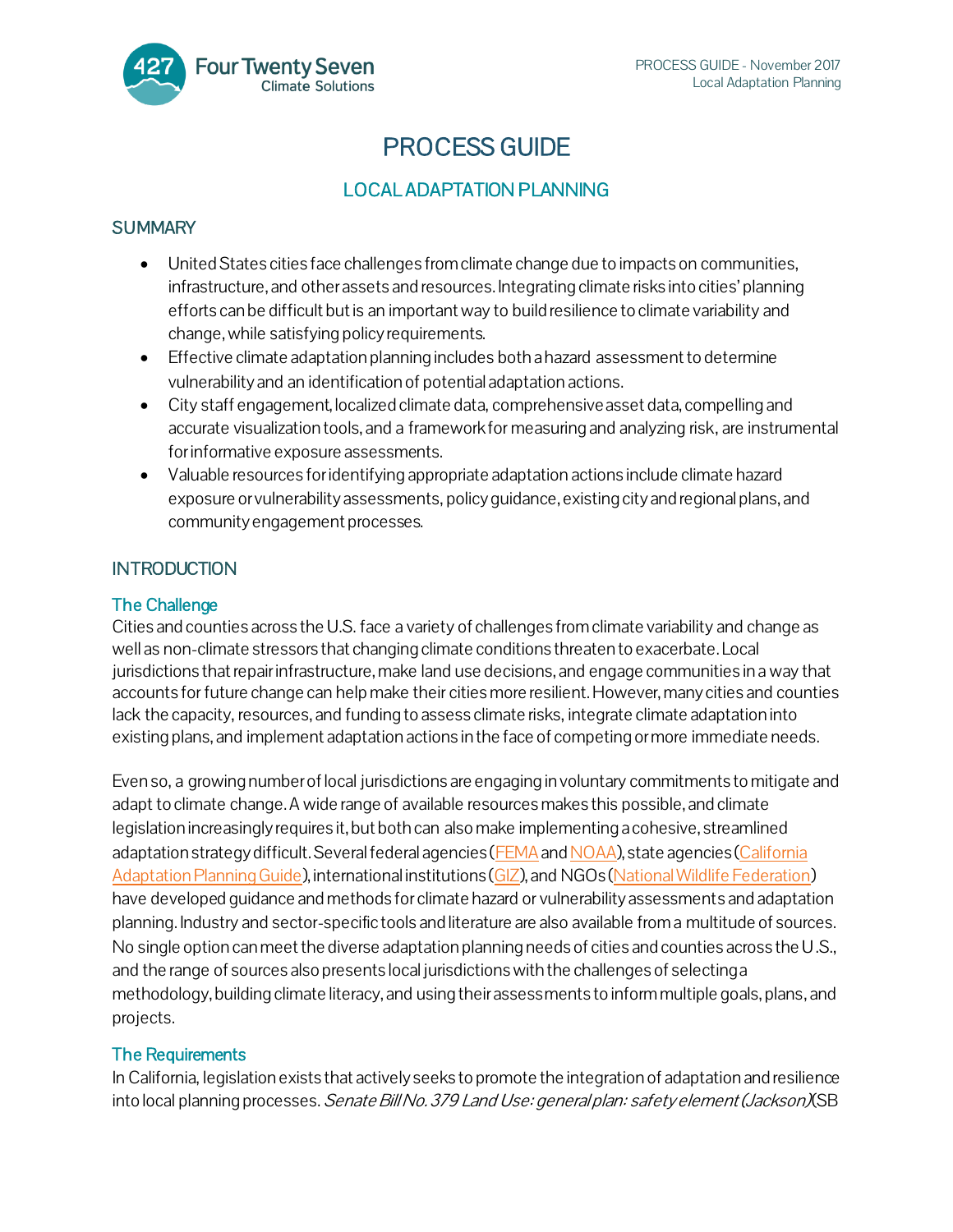

379) calls on local governments in California to incorporate adaptation and resilience strategies into the Safety Elements of their General Plans as well as their local hazard mitigation plans starting in 2017. Assembly Bill No. 2140 General plans: safety element (Hancock) enables local jurisdictions to adopt a local hazard mitigation plan as their safety element, facilitating integration of hazard mitigation into General Plans.

To support local governments' implementation of SB 379, the Governor's Office of Planning and Research recently issued guidelines for integrating climate considerations into Safety Elements as part of the update to th[e General Plan Guidelines](http://www.opr.ca.gov/planning/general-plan/). The guidelines build on the State's [Adaptation Planning](http://resources.ca.gov/docs/climate/01APG_Planning_for_Adaptive_Communities.pdf)  Guide [\(2012\)](http://resources.ca.gov/docs/climate/01APG_Planning_for_Adaptive_Communities.pdf) and emphasize the need for communities to adopt a longer-term perspective in preparing forclimate risks. They also highlight the importance of identifying linkages and complementarity across different elements of the General Plan and other relevant plans. Thus, there is a need to unify and streamline efforts to boost resilience and integrate adaptation comprehensively into city and county planning in a way that leverages local capacity and resources, uses the best available science and data, and meets local needs as well as relevant requirements.

It is important to note that these requirements are in addition to local commitments and planning processes that each come with their own timelines and demands. Cities that commit to voluntary agreements, such as the Global Covenant of Mayors, are required both to reduce greenhouse gas emissions and address the impacts of climate change by identifying climate hazards, assessing vulnerabilities, and developing adaptation plans. Cities may have adopted several plans that integrate or overlap with climate planning, such as climate action plans, local hazard mitigation plans, adaptation plans, resilience strategies, transit oriented development strategies,and more. Adaptation has a crosscutting role to play across all of these forms of city planning.So comprehensive integration of vulnerability assessment and adaptation action is essential.

### Towards a Solution

In support of implementation of integrated climate adaptation planning, Four Twenty Seven has developed a streamlined process to support local governments in their efforts to integrate climate risks into key planning efforts, such as local hazard mitigation plans, general plans, and climate action plans. [Through our work for eight](http://427mt.com/case-study-integrating-climate-risks-local-planning-alameda-county/) cities in Alameda County, on behalf of the County waste authority, StopWaste, we designed an assessment process and report to help cities meet the requirements of SB 379. This work responds to these requirements by providing a climate hazard exposure analysis and proposing a set of adaptation options to help each city plan for future conditions.

The assessment and report are designed to be applicable to multiple cities and useful for multiple planning processes. The objective was to develop one hazard assessment and set of adaptation actions that can inform multiple city demands and decision-making processes. In this case, the hazard assessment focused on asset-specific exposure. However, the methodology could be expanded to include the other components of vulnerability – adaptive capacity and sensitivity – to meet the needs of other jurisdictions and planning processes while promoting an accessible and streamlined approach to climate hazard assessment and adaptation planning. This guide will outline our process of assisting the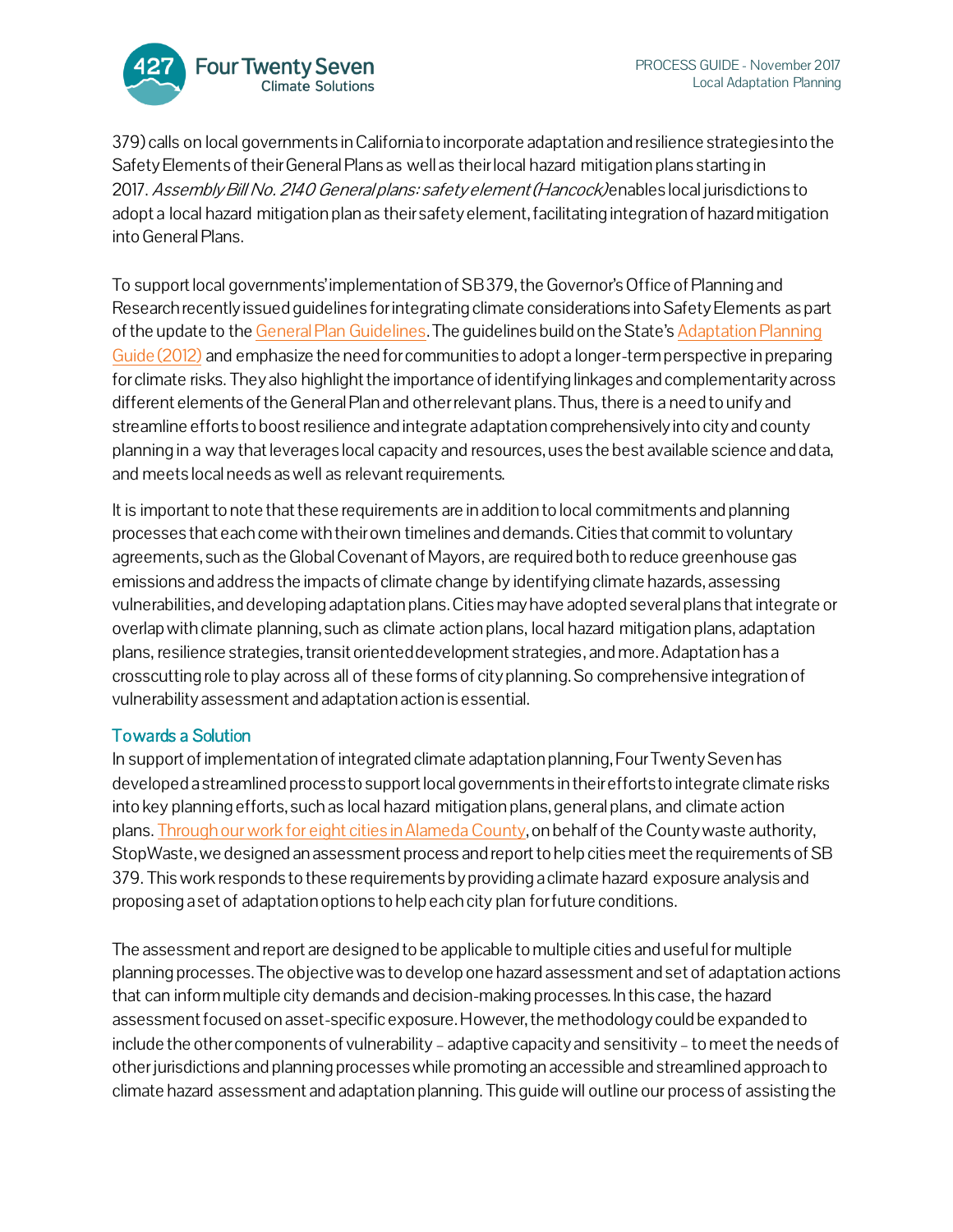

cities in Alameda County with adaptation planning, first describing climate hazard assessment and then discussing adaptation planning.

### CLIMATE HAZARD ASSESSMENT

To conduct an exposure assessment that provides valuable and actionable information, we found these five elements to be instrumental: city staff engagement, localized climate data, comprehensive asset data, compelling and accurate visualization tools, and a framework for measuring and analyzing risk.

#### Key Elements of the Climate Hazard Assessment Methodology

#### Engage Relevant City Staff

The right data, tools, and assessment methodology are only useful if implemented in a way that addresses city needs and establishes buy-in from city staff. Throughout our work with cities in Alameda County, we obtained feedback and direction from city staff to ensure that each climate hazard assessment considered the specific assets, planning processes, and concerns of importance to them, so the information could be used in future planning. We engaged city staff to help us understand the status of relevant city planning processes and city needs, review and fill gaps in asset data to ensure coverage of critical assets, and provide feedback on all documents, which was then integrated into the final assessment.

Within a city, ensuring cross-agency engagement in hazard assessment development, implementation, and review can help promote the overall success and usability of a final assessment.

### Use Locally-Relevant Climate Data

l

Every place is subject to location-specific climate conditions. Using the highest quality and most localized data enables understanding of the potential impacts of these climate conditions within a specific context and at a scale that can inform local planning. For each climate hazard, a careful evaluation of the best available data was conducted to understand what level of information would be sufficient and practical to inform an accurate assessment of risk.

In Alameda County's case, we were able to leverage the publicly available sea level rise data generated for the County as part of the San Francisco Bay Conservation and Development Commission's (BCDC) [Adapting to Rising Tides Program,](http://www.adaptingtorisingtides.org/) and local temperature and precipitation data available through the State resource[, Cal-Adapt.](http://cal-adapt.org/) Four Twenty Seven used the temperature and rainfall data to produce projections through 2100 at the city level for each of the Alameda cities.<sup>1</sup> The use of the localized data enabled a place-specific understanding of changing climate conditions and an exposure assessment based on the specific conditions in the East Bay rather than on outputs of models that employ assumptions that apply nationally.

<sup>&</sup>lt;sup>1</sup> Before the most recent version of climate data was published through Cal-Adapt, Four Twenty Seven applied the same methodology using data from the U.S. Bureau of Reclamation.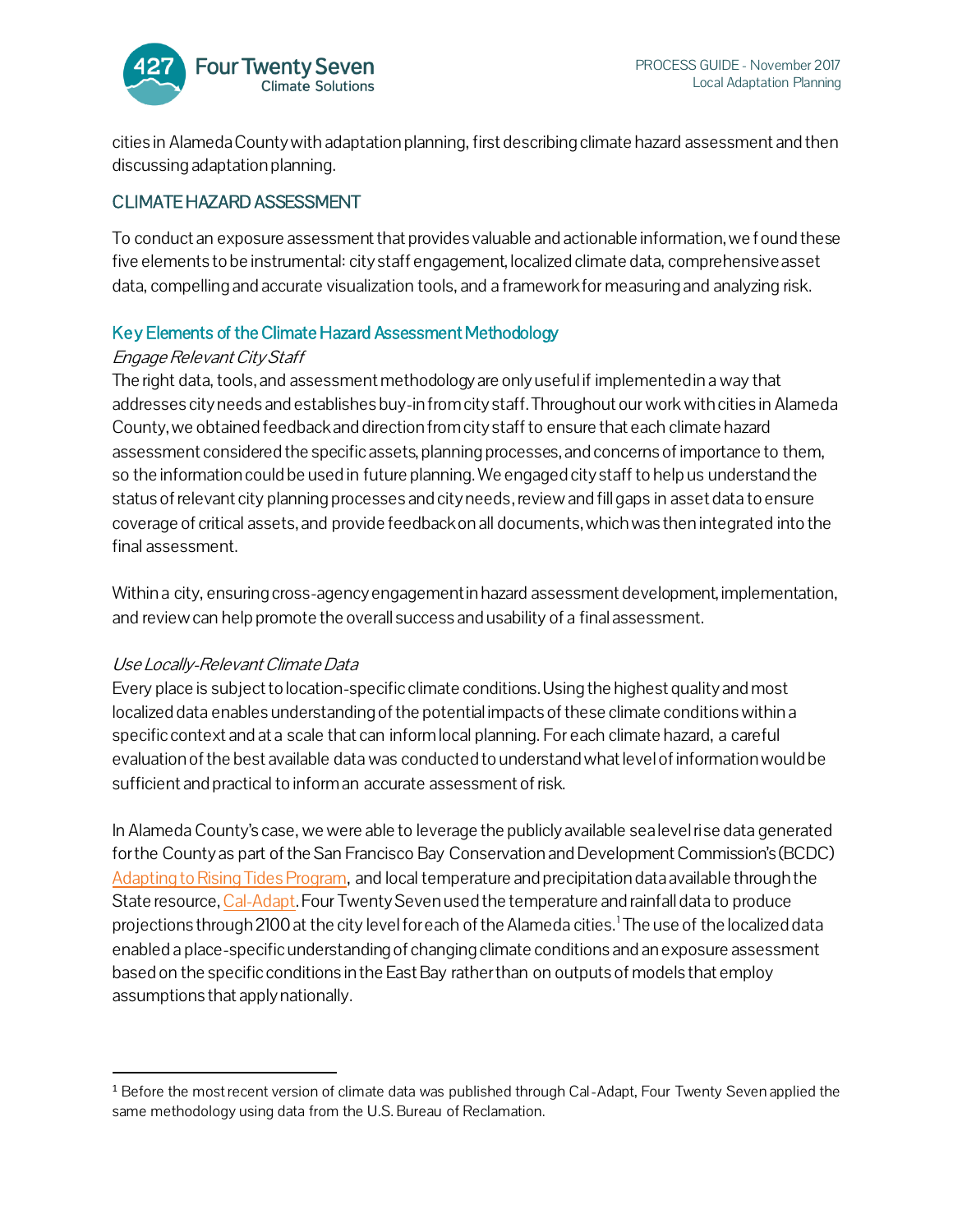

In other cases, the best available local climate data was from state or federal resources – such as CalFIRE fire hazard severity zones, the United States Geological Survey landslide data, and FEMA Flood Insurance Rate Maps of 100 and 500-year floodplains. Where insufficient local data exists, regional or national data, such as that available in th[e U.S. Climate Resilience Toolkit,](https://toolkit.climate.gov/) may provide useful information about local or regional trends in hazards of concern.

#### Collect Comprehensive Asset Data

We collected asset information from open data sources available through various federal agencies, OpenStreetMap, and local sources such as city staff and BCDC. Cities that have conducted an asset inventory may be better prepared to account for asset risk, but there is a significant amount of publicly available information that can inform hazard exposure assessments.

The evaluation of assets here can be expanded to include a wide range of city resources. In an exposure assessment,assets are considered specific structures or properties that serve a valuable function for the city or community. However, in a wider vulnerability assessment, it will also be critical to have information regarding social and community resources,and the factors that contribute to adaptive capacity and sensitivity. In the context of this project, the climate hazard analyses thoroughly examined the cities'potential spatial exposure to a variety of climate hazards and were meant to complement further analyses of overall vulnerability and appropriate adaptive responses.

#### Leverage Visualization Tools

The city-specific climate hazard analyses were conducted using an online mapping tool called th[e Vizonomy Climate Risk Platform](http://vizonomy.com/)(Vizonomy). This platform overlays geographical representations of sea level rise, rainfall-induced inland flooding, wildfires, and landslides with the location of citywide assets, creating a visual representation of the spatial extent of each hazard and the specific assets that could be affected by those hazards throughout the city. (See Figure 1 for an example.)

Whether a publicly available resource like Cal-Adapt, a customizable resource such as Vizonomy, or static but detailed GIS maps,



Figure 1. Projected sea level rise in Albany by the end of the century (36 Inches) as represented on Vizonomy

visualization tools can inform planning by making complicated and disparate data sets more approachable and informative. In many cases, dynamic platforms and resources can also act as assessment and engagement tools because they are both interactive and informative.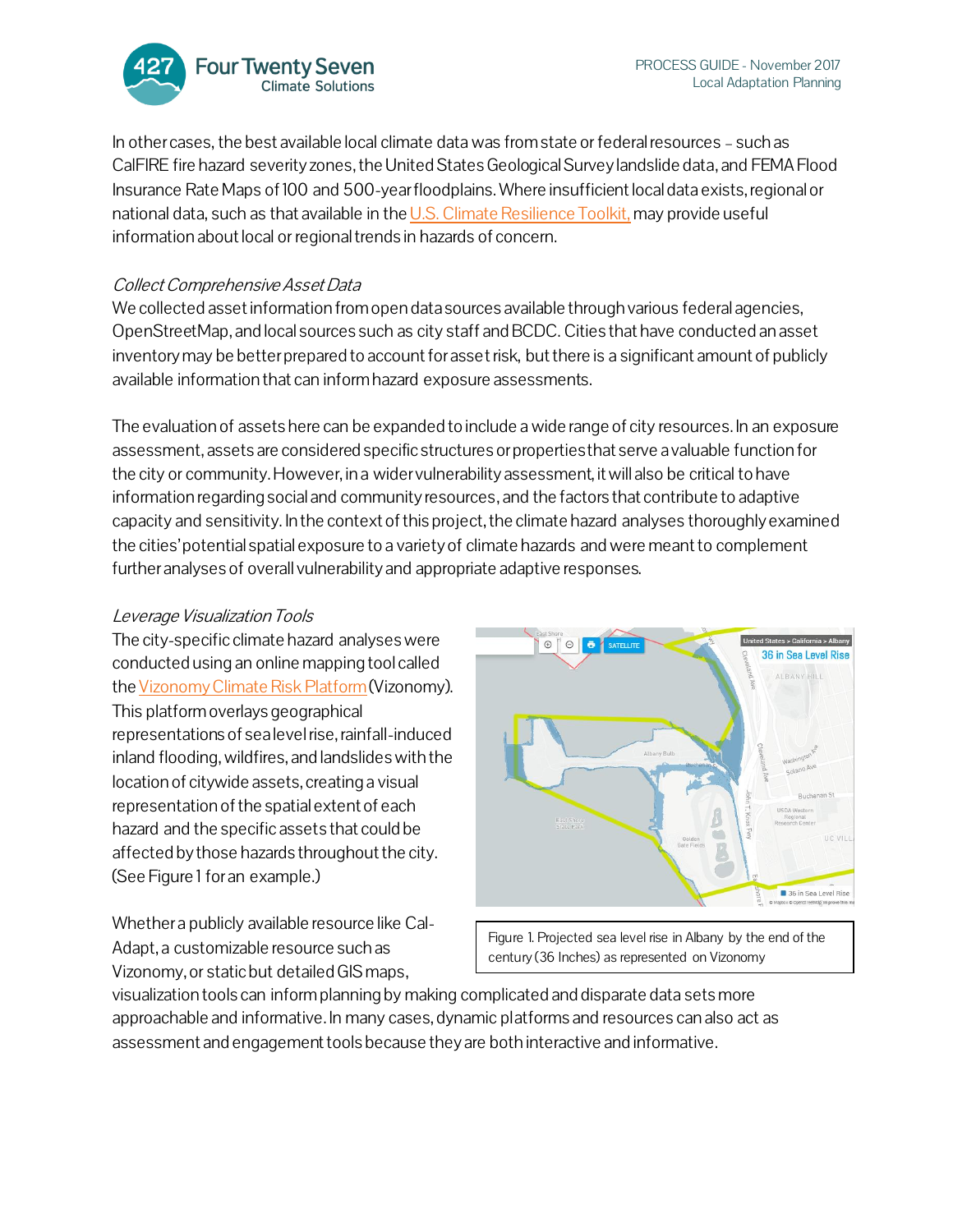

### Apply a Framework for Analyzing Risk

Once the data is collected and processed, it is important to have an effective method for evaluating varying levels of risk. While there are ways to quantify dollars at risk, financial considerations are only part of a larger picture of risk. In an effort to use the data we acquired to measure levels of risk for each hazard in a city, we used a modified version of FEMA's Calculated Priority Risk Index. This allowed for a classification of the severity of risk posed by each hazard based on the types of assets exposed and the magnitude of potential impacts.

The benefit of this approach is that it is fully customizable to the needs of the city and the qualityof information available for analysis. The most important consideration is consistency in the evaluation of risk to enable the relative comparison of risks posed by different hazards. This is also true of evaluation of risk across regional and local initiatives. In our case, it was most pertinent to build consistency between the evaluation of risk across the cities in Alameda County. When done internally within a city, consistency between the evaluation of risk in other city plans may inform the definition of this framework.

#### **Outcomes**

In Alameda County, this process allowed us to prepare hazard assessments that provide cities with information to evaluate future climate impacts in their jurisdictions and inform the development of appropriate response strategies. The intent of these analyses was to identify exposed assets so that cities can determine which areas and assets are most at risk, who will be most invested in becoming engaged in the response, and where the cityneeds to pay the most attention in other analyses and plans.

Participating cities plan to use the hazard assessments to inform or complement local hazard mitigation plans, climate action plans, general plan safety elements, and Global Covenant of Mayors requirements. Beyond planning, in Emeryville, the information is supporting project evaluation and development for shoreline projects, as well as assessment of granted lands for the State Lands Commission for legislative compliance with Assembly Bill 691 State Lands: granted trust lands: sea level rise (Muratsuchi). By leveraging regional participation and maintaining the flexible nature of the reports, the information gained from this project is already demonstrating the ability to help build momentum for adaptation in multiple facets of city planning and project development.

### CLIMATE ADAPTATION PLANNING

Identifying adaptation actions and defining key considerations such as feasibility, timeframe, and potential partners and funding are critical steps for local governments to build out a strategic framework for responding to climate change. It takes the process of climate adaptation planning from assessment to action. This is not easy – in addition to appropriately targeting and addressing city-specific climate risks, actions must be practical, feasible, and aligned with other city and regional efforts and priorities. Since each city is unique in its climate hazard, socioeconomic and geographic characteristics, actions will need to be customized to the specific city characteristics and hazard profile. However, local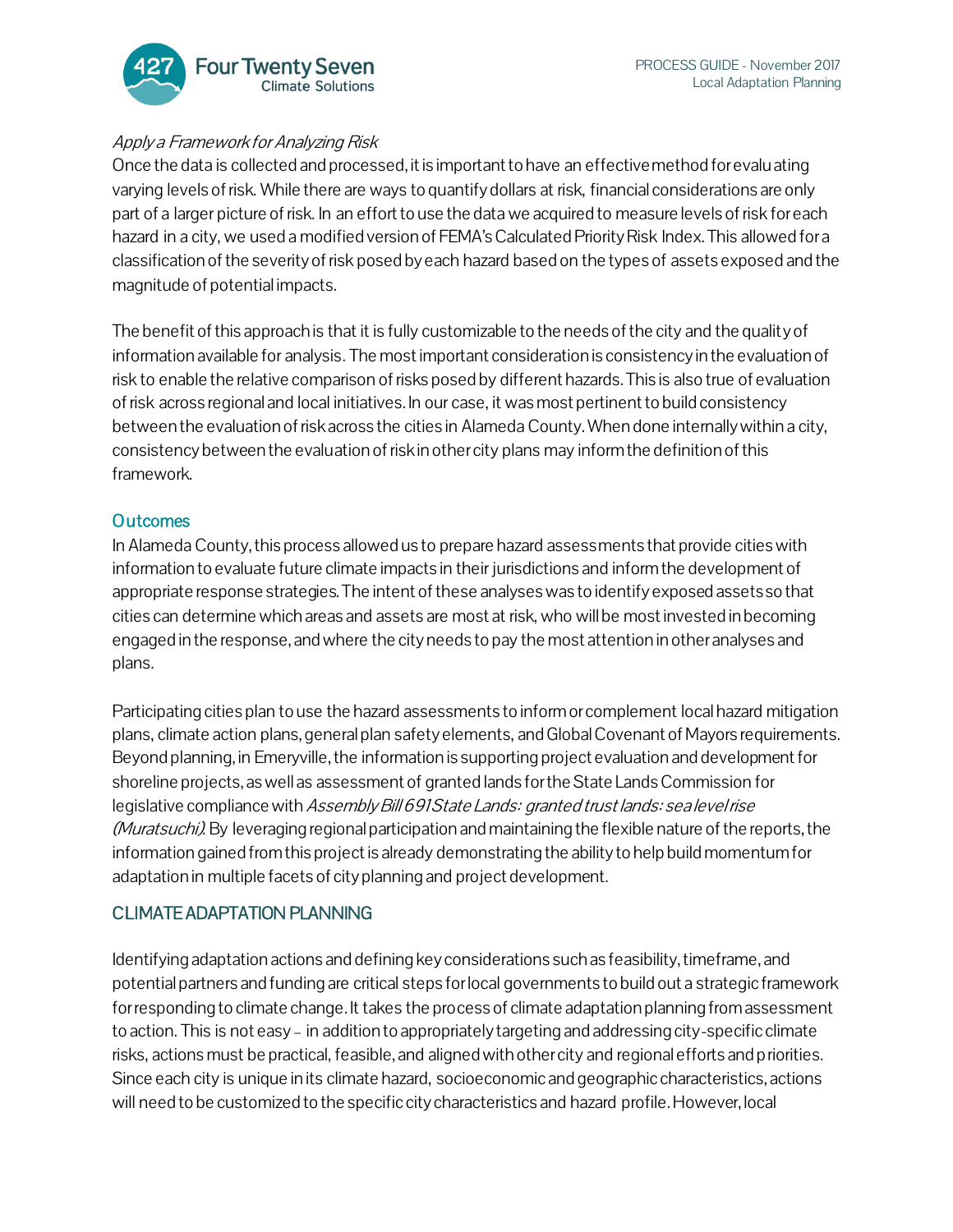

governments do not need to start from scratch. Many options tested by other cities may also be relevant, and the most promising actions are likely to be those that build upon existing city policies, plans, or projects. Here we present a framework for how to develop a set of adaptation actions.

### Methodology

The approach to developing policies, goals, and actions for adaptation will depend on the resources available to inform and implement appropriate actions and, more critically, the types of decisions and planning processes the actions are tied to. Policy guidance, existing city and regional plans, climate change hazard exposure or vulnerability assessments, and community engagement processes are all valuable tools for identifying the most appropriate actions for a city. We will consider how each of these elements can inform the development of effective and practical actions.

### Sample Framework for Adaptation Action Development



### Review existing policy guidance

Compliance with existing legislative requirements and commitments will be an essential component of a successful climate adaptation strategy. Ahelpful way to start this effort is to review existing guidance from policies, agencies, and other groups that must inform action development in order to ensure compliance. For example, local hazard mitigation plans must meet federal requirements from FEMA to be eligible for federal disaster funding. Overlapping or combining adaptation and resilience withhazard mitigation planning can help promote consistency and cohesiveness in city planning. Existing state guidance should be reviewed as well, such as guidance from the California Office of Planning and Research on the implementation of SB379, to meet local requirements and needs.

Voluntary commitments are also important components of climate change planning, so guidance and requirements from the Global Covenant of Mayors, C40 Cities, 100 Resilient Cities, and other initiatives can help inform what approach to take to adaptation action development for the city. Even as nonparticipants in these commitments, cities may find valuable guidance, resources, and information through the programs. Similarly, while many of these resources may not provide ideas for specific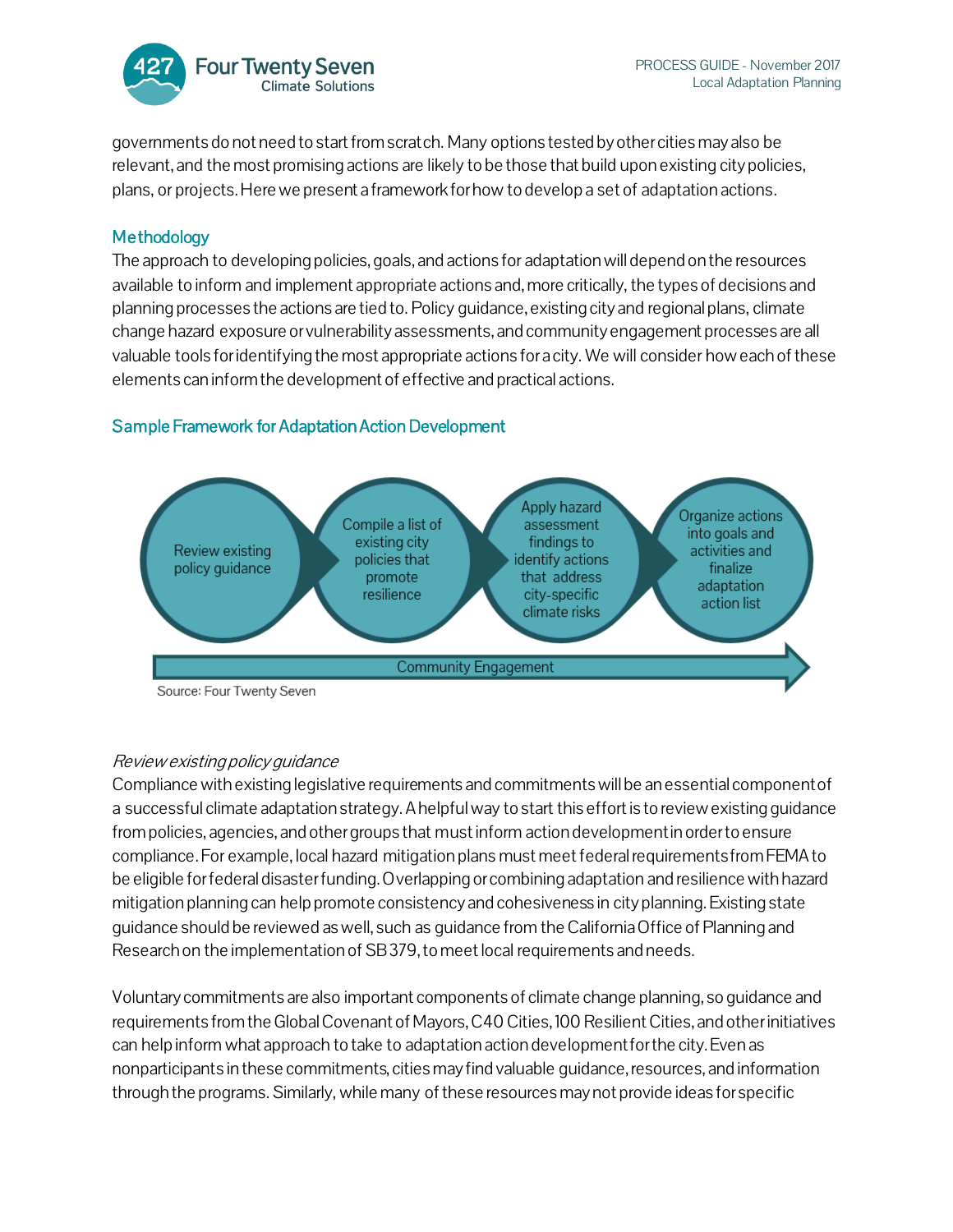

actions, they may serve as helpful references to inform development and communication of adaptation actions from a strategic or topical perspective.

#### Compile a list of existing city policies that promote resilience

Next, it's valuable to do a thorough review of existing city plans for strategies that are adaptive or help to build resilience. By beginning with local policies and efforts, a new plan can help celebrate existing efforts and demonstrate how current priorities already build resilience while aligning with existing city priorities and plans. It is very unlikely that a city is starting from scratch in terms of resilience activities – infrastructure maintenance, community development, and emergency management efforts may already be advancing progress toward these goals.

In our work designing adaptation actions for cities in Alameda County, we reviewed city-specific plans by participants and regional leaders and collected existing resilient or adaptive actions that have already been identified as possible and actionable in the region. As a result, we were able to share regional strategies, lessons learned, and relevant actions between cities and highlight robust climate and/or adaptation planning practices. A list of the relevant city actions already in place and valuable examples from other jurisdictions will create a basis upon which to develop additional strategies that complement, expand, and move existing processes forward toward implementation (in addition to highlighting any gaps or maladaptive policies that exist within the city and can be addressed through adaptation planning).

Apply hazard assessment findings to identifyactions that address city-specific climate risks Once the existing efforts in the city have been identified, it will be important to ground the identification of additional adaptation actions in the results and findings of the hazard assessment to mitigate the city-specific risks posed by climate hazards. Knowledge of the specific geographic areas, assets, and populations that will be impacted provide vital information about what kinds of actions should be prioritized to address the critical climate risks affecting the city. Considering each climate hazard, and not only how it will impact the city individually but also in conjunction with other hazards, can guide an action development process that is responsive to relevant hazards and addresses multiple threats. Similarly, evaluating needs through the lens of cross-cutting themes such as public health and emergency management can highlight important areas of action that complement hazard-specific actions.

#### Organize actions into goals and activities and finalize adaptation action list

Through this process, cities can develop a set of potential actions that can be evaluated, consolidated, and prioritized for implementation based on the needs, hazard risks, and capabilities of the city. Sorting actions into categories by theme or hazard and then organizing the actions into high-level goals or strategies and corresponding support activities will help provide clearorganization. The final set of goals and actions can inform or become part of city plans and policies.

In addition to the high-level articulation of goals and more targeted activities, articulating robust background information can enhance the usefulness of adaptation guidance – especially since many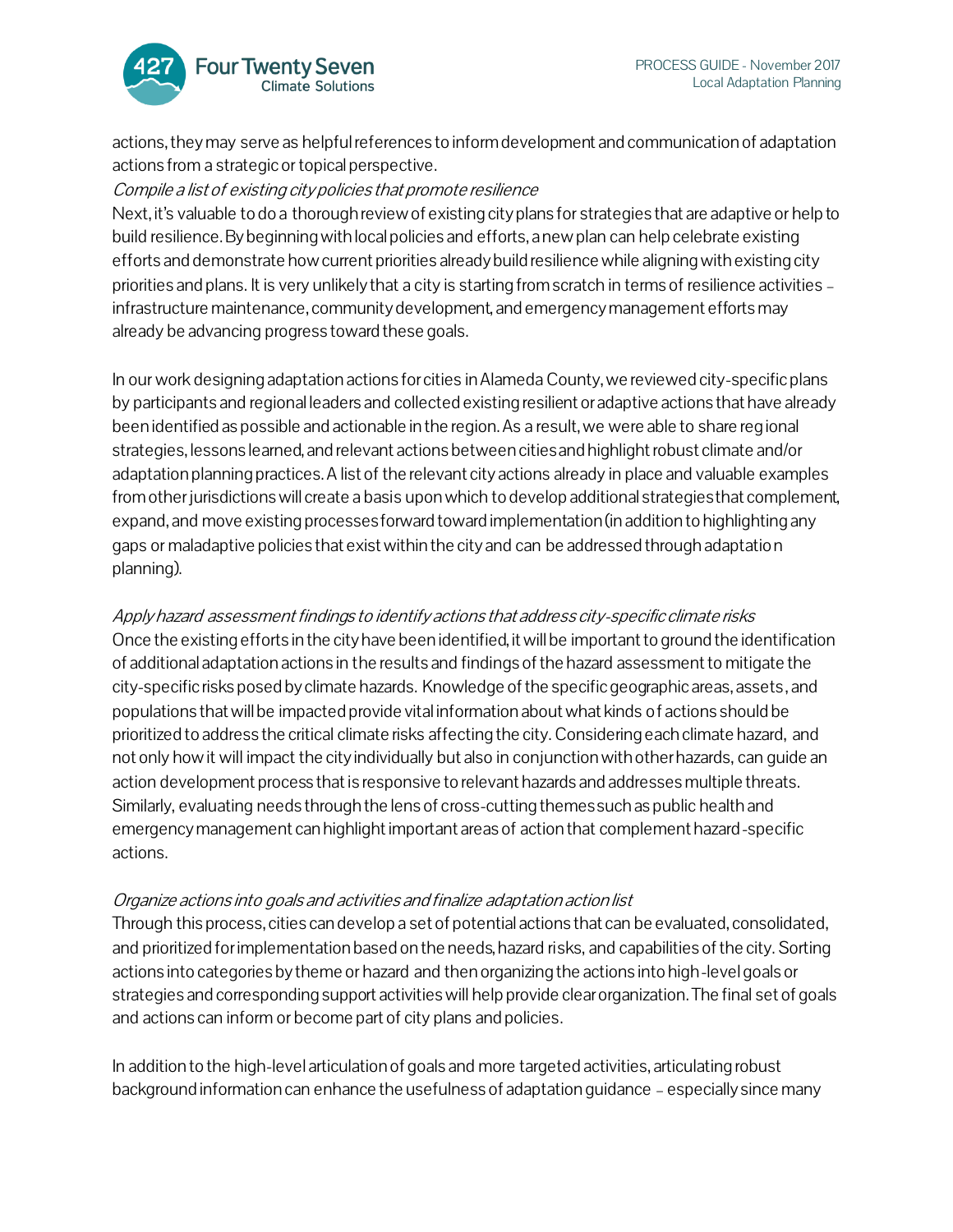

adaptation initiatives will fall under the jurisdiction of various departments and agencies within the city due to the interdisciplinary nature of adaptation. Information on timeframes, funding, co-benefits, and equity considerations can provide the context needed to prioritize and build momentum for action implementation. Including this information up front while balancing the policy flexibility needed to implement a responsive adaptation strategy will allow a city to effectively implement adaptation strategies.

#### Engage the community

This process is incomplete if it only includes insights from city staff. Community engagement is an essential element of a responsive and comprehensive adaptation strategy, and is required for regulatory and legislative compliance in many cases. Community workshops, events, and site visits of potential high-hazard areas are all opportunities to source ideas, solutions, and priorities from the community and interested stakeholders.

### **CONCLUSION**

Adaptation planning is a critical response to a changing climate and increasing legislative pressure. Breaking adaptation planning into a step-by-step process makes it both approachable and effective. By beginning with a climate hazard assessment, cities can identify the specific hazards that are most threatening to their assets. City staff engagement, localized climate data, comprehensive asset data, compelling and accurate visualization tools, and a framework for measuring and analyzing risk are essential components of developing hazard assessments. After applicable climate hazards are identified it is important to develop adaptation plans, considering how these can build from and be integrated into existing citypolicies.

### ABOUT THIS PUBLICATION

#### Author

Kendall Starkman, Climate Adaptation Senior Analyst [kstarkman@427mt.com](http://427mt.com/our-team/kstarkman@427mt.com) | (415) 930-9090, Extension: 1005

At Four Twenty Seven, Kendall specializes in translating technical information and data into compelling and actionable report s and policy recommendations. Kendall has worked with utility, nonprofit, and local government clients to help visualize and action-orient their goals and strategies. Her graduate research, on how proven energy efficiency financing mechanisms can inform innovative financing models for voluntary green stormwater infrastructure projects, motivated her deep understanding of resilience finance.

#### About Four Twenty Seven

Four Twenty Seven (www.427mt.com) is an award-winning market intelligence and research firm specialized in the economic risk of climate change. Four Twenty Seven's data analytics solutions bring climate intelligence to economic and financial decision-makers. Four Twenty Seven provides financial portfolio climate risk assessments, development of climate resilience strategies, quantification of metrics and indices for benchmarking, monitoring and evaluation, and training and stakeholder engagement to Fortune 500 corporations and governments worldwide.